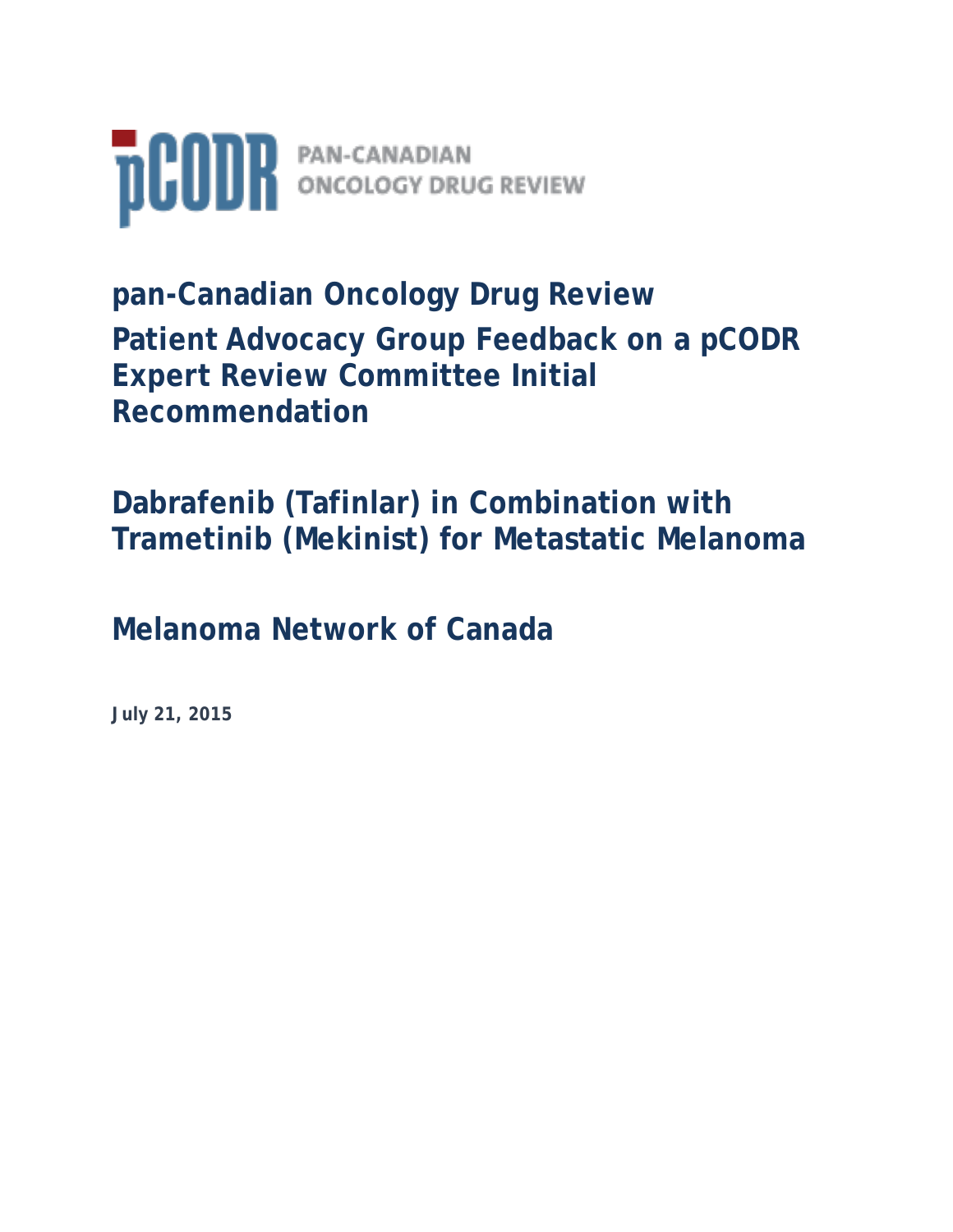## **1 Feedback on pERC Initial Recommendation**

Name of the drug indication(s): Tafinlar-Mekinist Combination Therapy Name of registered patient advocacy Melanoma Network of Canada

*pCODR may contact this person if comments require clarification. Contact information will not be included in any public posting of this document by pCODR.*

#### **1.1 Comments on the Initial Recommendation**

a) Please indicate if the patient advocacy group agrees or disagrees with the initial recommendation:

\_\_\_X\_ agrees \_\_\_\_\_\_ agrees in part \_\_\_\_ disagree

*Please explain why the patient advocacy group agrees, agrees in part or disagrees with the initial recommendation.* 

We are pleased with the recommendation and it is clear that the committee understands the unmet need as well as the increased clinical benefit of the combination therapy. We hope the negotiations to acceptable pricing level does not affect timely access for patients across all provinces.

b) Notwithstanding the feedback provided in part a) above, please indicate if the patient advocacy group would support this initial recommendation proceeding to final pERC recommendation ("early conversion"), which would occur within 2(two) business days of the end of the consultation period.

| $X \equiv$ | Support conversion to final<br>recommendation.              | Do not support conversion to final<br>recommendation. |  |
|------------|-------------------------------------------------------------|-------------------------------------------------------|--|
|            | Recommendation does not require<br>reconsideration by pERC. | Recommendation should be<br>reconsidered by pERC.     |  |

c) Please provide feedback on the initial recommendation. Is the initial recommendation or are the components of the recommendation (e.g., clinical and economic evidence) clearly worded? Is the intent clear? Are the reasons clear?

| Page<br>Number | Section<br>Title | Paragraph,<br>Line Number | Comments and Suggested Changes to<br><b>Improve Clarity</b> |
|----------------|------------------|---------------------------|-------------------------------------------------------------|
|                |                  |                           |                                                             |
|                |                  |                           |                                                             |
|                |                  |                           |                                                             |
|                |                  |                           |                                                             |

#### **1.2 Comments Related to Patient Advocacy Group Input**

Please provide feedback on any issues not adequately addressed in the initial recommendation based on patient advocacy group input provided at the outset of the review on outcomes or issues important to patients that were identified in the

Patient Advocacy Group Feedback on pERC Initial Recommendation – Dabrafenib (Tafinlar) and Trametinib (Mekinist) for Metastatic Melanoma Submitted: July 13, 2015; Early Conversion: July 21, 2015

©2015 pCODR | PAN-CANADIAN ONCOLOGY DRUG REVIEW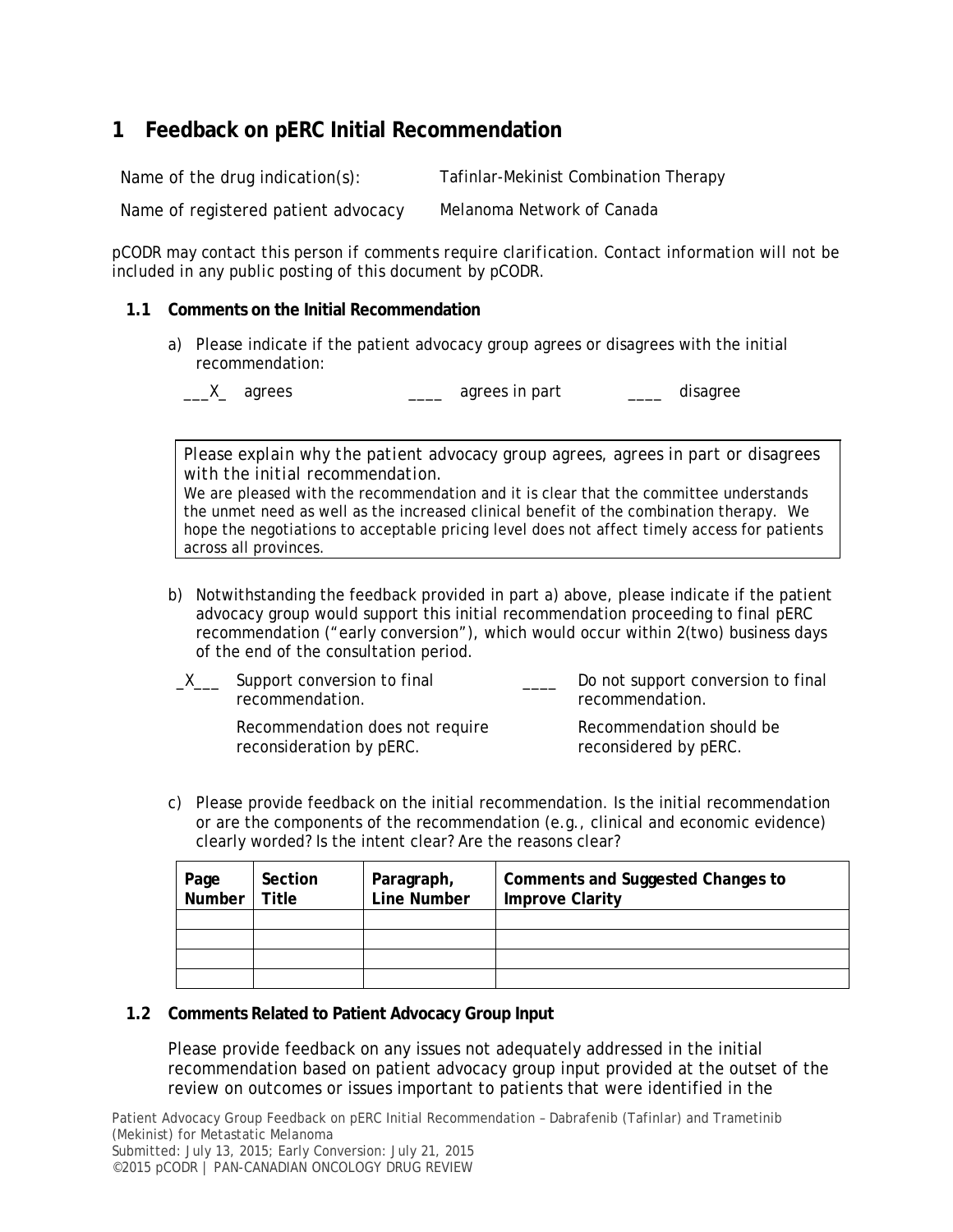submitted patient input. Please note that new evidence will be not considered during this part of the review process, however, it may be eligible for a Resubmission. If you are unclear as to whether the information you are providing is eligible for a Resubmission, please contact the pCODR Secretariat.

Examples of issues to consider include: what are the impacts of the condition on patients' daily living? Are the needs of patients being met by existing therapies? Are there unmet needs? Will the agents included in this recommendation affect the lives of patients? Do they have any disadvantages? Stakeholders may also consider other factors not listed here.

| Page<br>Number | Section<br><b>Title</b> | Paragraph,<br>Line Number | Comments related to initial patient<br>advocacy group input |
|----------------|-------------------------|---------------------------|-------------------------------------------------------------|
|                |                         |                           |                                                             |
|                |                         |                           |                                                             |
|                |                         |                           |                                                             |
|                |                         |                           |                                                             |

#### **1.3 Additional Comments About the Initial Recommendation Document**

Please provide any additional comments:

| Page   Section<br>Number   Title | Section | Paragraph,<br>Line Number | <b>Additional Comments</b> |
|----------------------------------|---------|---------------------------|----------------------------|
|                                  |         |                           |                            |
|                                  |         |                           |                            |
|                                  |         |                           |                            |
|                                  |         |                           |                            |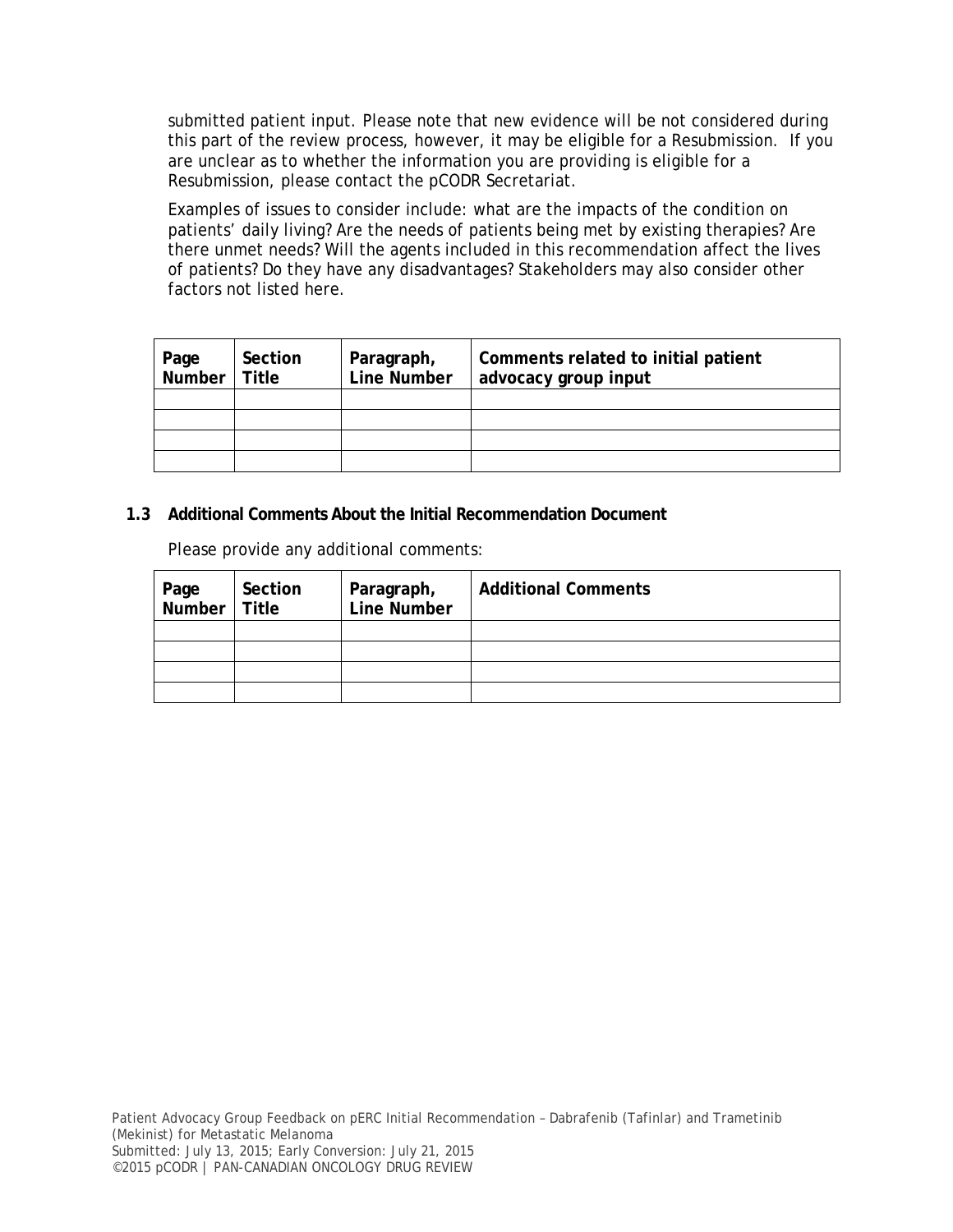# **About Completing This Template**

pCODR invites those registered patient advocacy groups that provided input on the drug under review **prior** to deliberation by the pCODR Expert Review Committee (pERC), to also provide feedback and comments on the initial recommendation made by pERC. (See www.pcodr.ca for information regarding review status and feedback deadlines.)

As part of the pCODR review process, the pCODR Expert Review Committee makes an initial recommendation based on its review of the clinical, economic and patient evidence for a drug. (See www.pcodr.ca for a description of the pCODR process.) The initial recommendation is then posted for feedback and comments from various stakeholders. The pCODR Expert Review Committee welcomes comments and feedback that will help the members understand why the patient advocacy groups agree or disagree with the initial recommendation. In addition, the members of pERC would like to know if there is any lack of clarity in the document and if so, what could be done to improve the clarity of the information in the initial recommendation. Other comments are welcome as well.

All stakeholders have 10 (ten) business days within which to provide their feedback on the initial recommendation and rationale. If all invited stakeholders, including registered patient advocacy groups, agree with the recommended clinical population described in the initial recommendation, it will proceed to a final pERC recommendation by 2 (two) business days after the end of the consultation (feedback) period. This is called an "early conversion" of an initial recommendation to a final recommendation.

If any one of the invited stakeholders does not support the initial recommendation proceeding to final pERC recommendation, pERC will review all feedback and comments received at the next possible pERC meeting. Based on the feedback received, pERC will consider revising the recommendation document as appropriate. It should be noted that the initial recommendation and rationale for it may or may not change following consultation with stakeholders.

The final pERC recommendation will be made available to the participating provincial and territorial ministries of health and cancer agencies for their use in guiding their funding decisions and will also be made publicly available once it has been finalized.

### **Instructions for Providing Feedback**

- a) Only registered patient advocacy groups that provided input at the beginning of the review of the drug can provide feedback on the initial recommendation.
	- Please note that only one submission per patient advocacy group is permitted. This applies to those groups with both national and provincial / territorial offices; only one submission for the entire patient advocacy group will be accepted. If more than one submission is made, only the first submission will be considered.
	- Individual patients should contact a patient advocacy group that is representative of their condition to have their input added to that of the group. If there is no patient advocacy group for the particular tumour, patients should contact pCODR for direction at info@pcodr.ca.